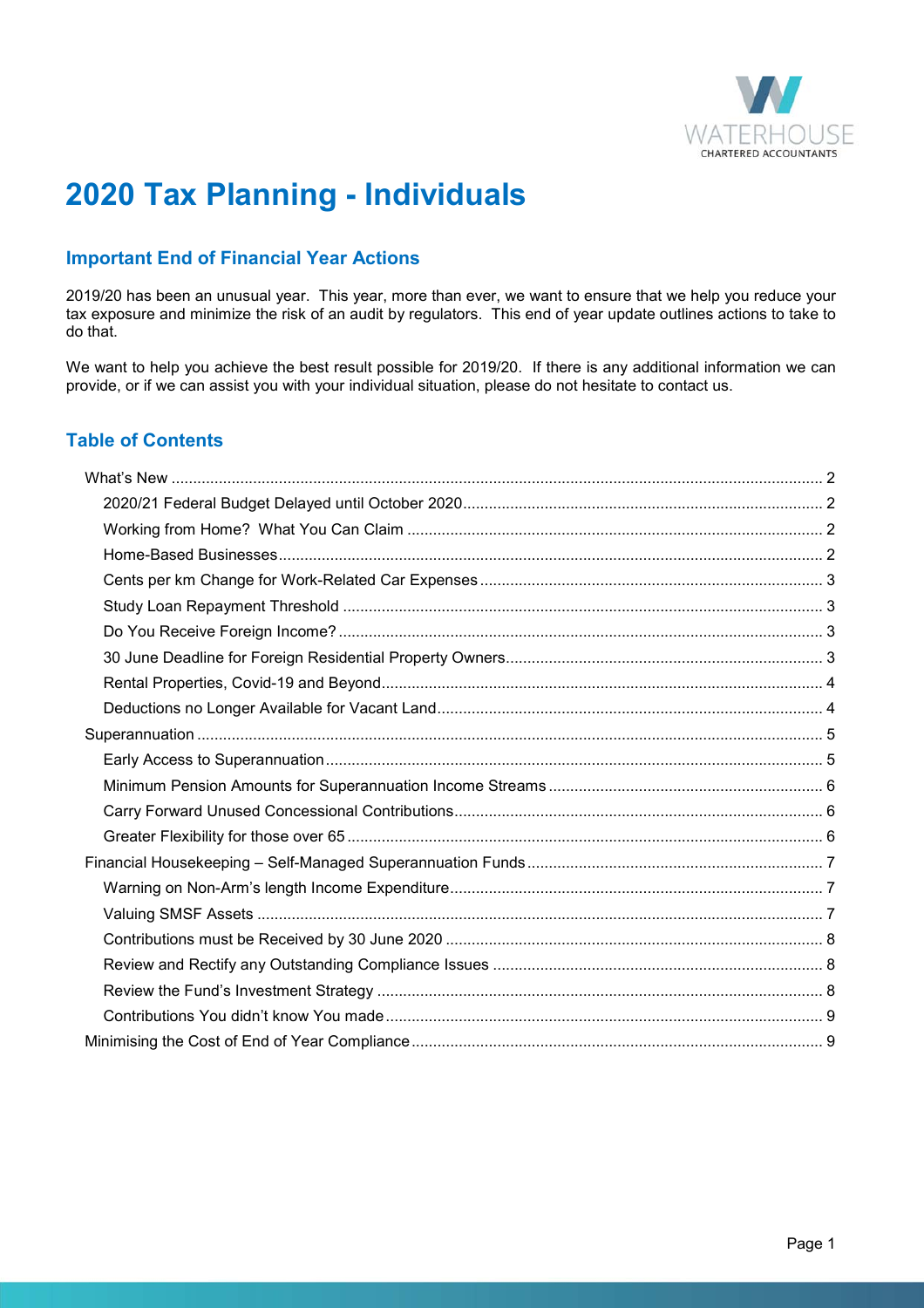

# **What's New**

#### *2020/21 Federal Budget Delayed until October 2020*

The release of the 2020/21 Federal Budget has been postponed from its traditional date in May until 6 October 2020. We expect there will be a number of reforms and measures to tighten spending, recover revenue, and a range of productivity measures. We will keep you advised of significant changes that might impact on you.

## *Working from Home? What You Can Claim*

From 1 March 2020 until at least 30 June 2020, special arrangements are in place to make it easier for individuals to claim expenses they have incurred while working from home during the Covid-19 pandemic.

If you have incurred work-related expenses and you have not been reimbursed by your employer, you can claim these expenses at a rate of 80 cents for each hour you work. To use this method, you will need a record of the hours you have worked, such as a diary or timesheet.

The claim covers all of your additional running expenses such as:

- Electricity and gas.
- Decline in value and repair of capital items such as office furniture.
- Cleaning expenses.
- Phone and internet expenses.
- Stationery.
- Decline in value of computers and devices.

For example, if you worked from home for 7 hours a day on the weekdays between 1 March 2020 and 30 June 2020, that's 84 working days (in NSW) or 588 hours. Using the 80 cents Covid-hourly rate, you could claim \$470.40. The rate covers all of your expenses and you cannot claim individual items separately, such as office furniture or a computer.

#### *Note on example calculation – replace with relevant rate:*

*NSW, QLD – 84 days, 588 hours = \$470.40 SA, NT & VIC – 83 days, 581 hours = \$464.80 ACT, TAS, WA – 82 days, 574 hours = \$459.20* 

The Covid-hourly rate can be claimed per individual (it is not limited by household). That is, if you have multiple people working from home in your household, each person can claim the 80 cents per hour rate for the hours they have worked from home.

Using the Covid-hourly rate is optional and aimed at people who do not normally work from home. For some, their expenses will be higher, such as those with a dedicated home office or for those that normally operate their business from home. In these circumstances the normal rules will apply.

The ATO appears to be taking the view that occupancy costs such as mortgage interest payments and rent cannot generally be claimed by those who are temporarily working from home as a result of Covid-19.

## *Home-Based Businesses*

In general, if your business is a home-based business, you should be able to claim both occupancy and running expenses. However, if you operate through a company or trust, the ATO's preference is that there should be a rental agreement in place between the entity and the property owner.

If there is a genuine rental contract, then the property owner should recognise the rental income and should then seek to claim a reasonable portion of their expenses against the rental income. The business entity should generally be able to claim a deduction for the rent that is being paid to the owner of the property.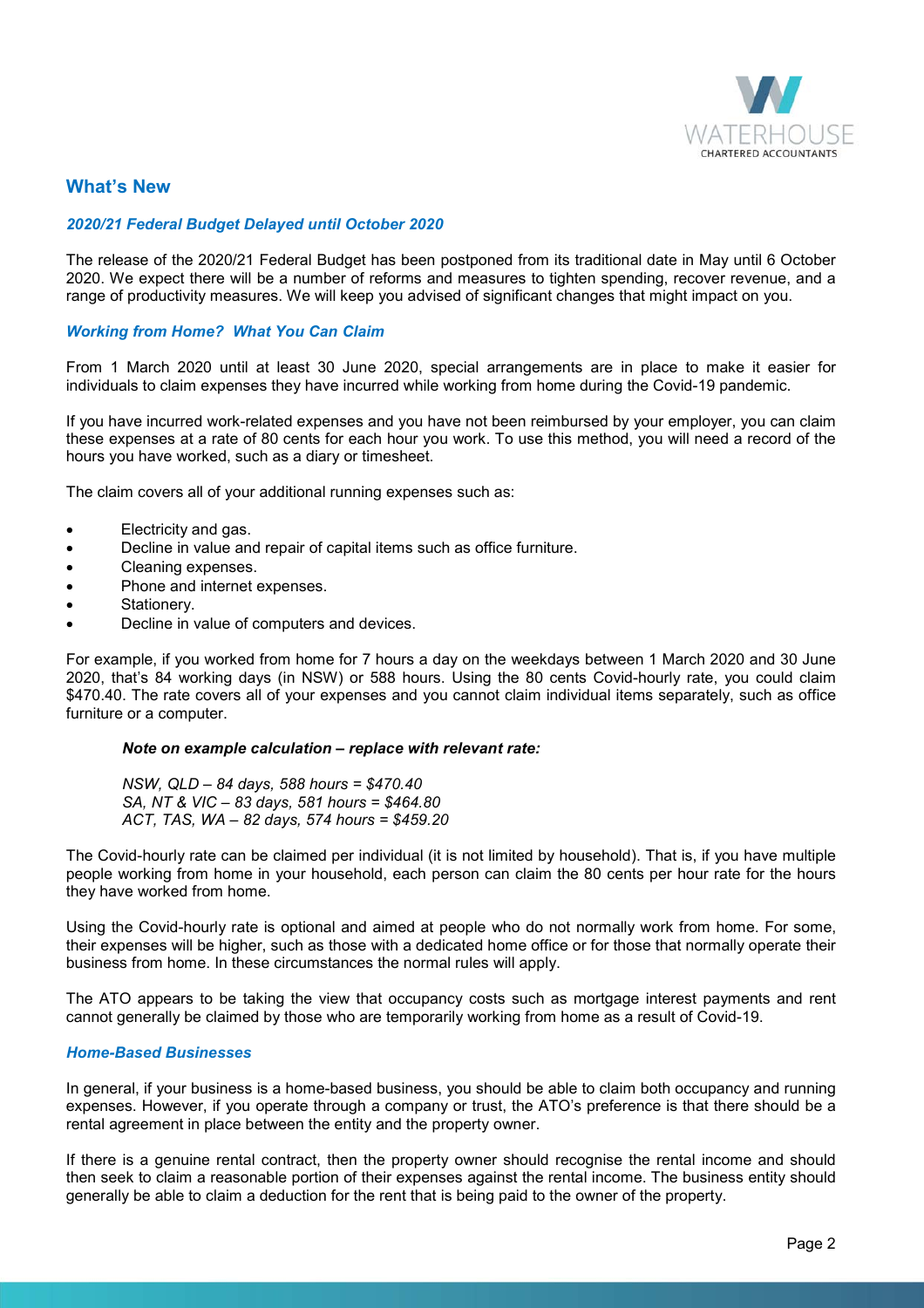

Without a genuine rental contract, it is difficult for the business to claim a deduction for any of the expenses relating to the portion of the property that it uses in the business.

#### *Cents per km Change for Work-Related Car Expenses*

The rate at which work-related car expenses can be claimed using the cents per kilometre method will increase from 1 July 2020 from 68 cents to 72 cents per kilometre.

Using this method, a maximum of 5,000 business kilometres can be claimed per year per car.

## *Study Loan Repayment Threshold*

If you have study and training loans (HELP, VSL, SFSS, SSL, ABSTUDY SSL or TSL), the 2020/21 compulsory repayment threshold is \$46,620.

The repayment threshold is made up of your taxable income plus any total net investment loss (including rental income losses), fringe benefits, superannuation contributions and exempt foreign employment income.

## *Do You Receive Foreign Income?*

The ATO has flagged foreign income as an area of interest. Because your tax residency can be different to your general residency status, it is important to seek clarification if you are uncertain. For tax purposes:

| Australian resident | Taxed on worldwide income, including money earned overseas (such as<br>employment income, directors' fees, consulting fees, income from<br>investments, rental income, and gains from the sale of assets).                                                                                                                                                                      |
|---------------------|---------------------------------------------------------------------------------------------------------------------------------------------------------------------------------------------------------------------------------------------------------------------------------------------------------------------------------------------------------------------------------|
| Foreign resident    | Taxed on Australian sourced income and some capital gains. Unlike<br>Australian resident taxpayers, non-resident taxpayers pay tax on every<br>dollar of taxable income earned in Australia starting at 32.5% although<br>lower rates can apply to some investment income like interest and<br>dividends.                                                                       |
|                     | There is no tax-free threshold. Australian sourced income might include<br>Australian rental income and income for work performed in Australia.                                                                                                                                                                                                                                 |
| Temporary resident  | Generally, those who have come to work in Australia on a temporary visa<br>and whose spouse is not a permanent resident or citizen of Australia.<br>Temporary residents are taxed on Australian sourced income, but most<br>forms of foreign sourced income are not taxed in Australia. In addition,<br>gains from non-Australian property are excluded from capital gains tax. |

Just because you work outside of Australia for a period of time does not mean you are not a resident for tax purposes during that period. And for those with international investments it is important to understand the tax status of earnings from those assets. Just because the asset might be located overseas does not mean it is excluded from Australian tax law, even if the cash stays outside Australia. Do not assume that just because your foreign income has already been taxed overseas or qualifies for an exemption overseas that it is not taxable in Australia.

#### *30 June Deadline for Foreign Residential Property Owners*

Legislative changes made earlier this year prevent foreign residents from accessing a capital gains tax (CGT) exemption on their Australian family home (the main residence exemption).

A transitional rule enables foreign residents who have held their property continuously from 9 May 2017 to access the exemption if they sell by 30 June 2020 (or sign a sale contract).

After 30 June 2020, if you are a non-resident for tax purposes at the time you sell your main residence, you will no longer be able to access the main residence exemption and you will need to pay CGT on any gain you make. These new rules apply regardless of whether you were an Australian resident for part of the time you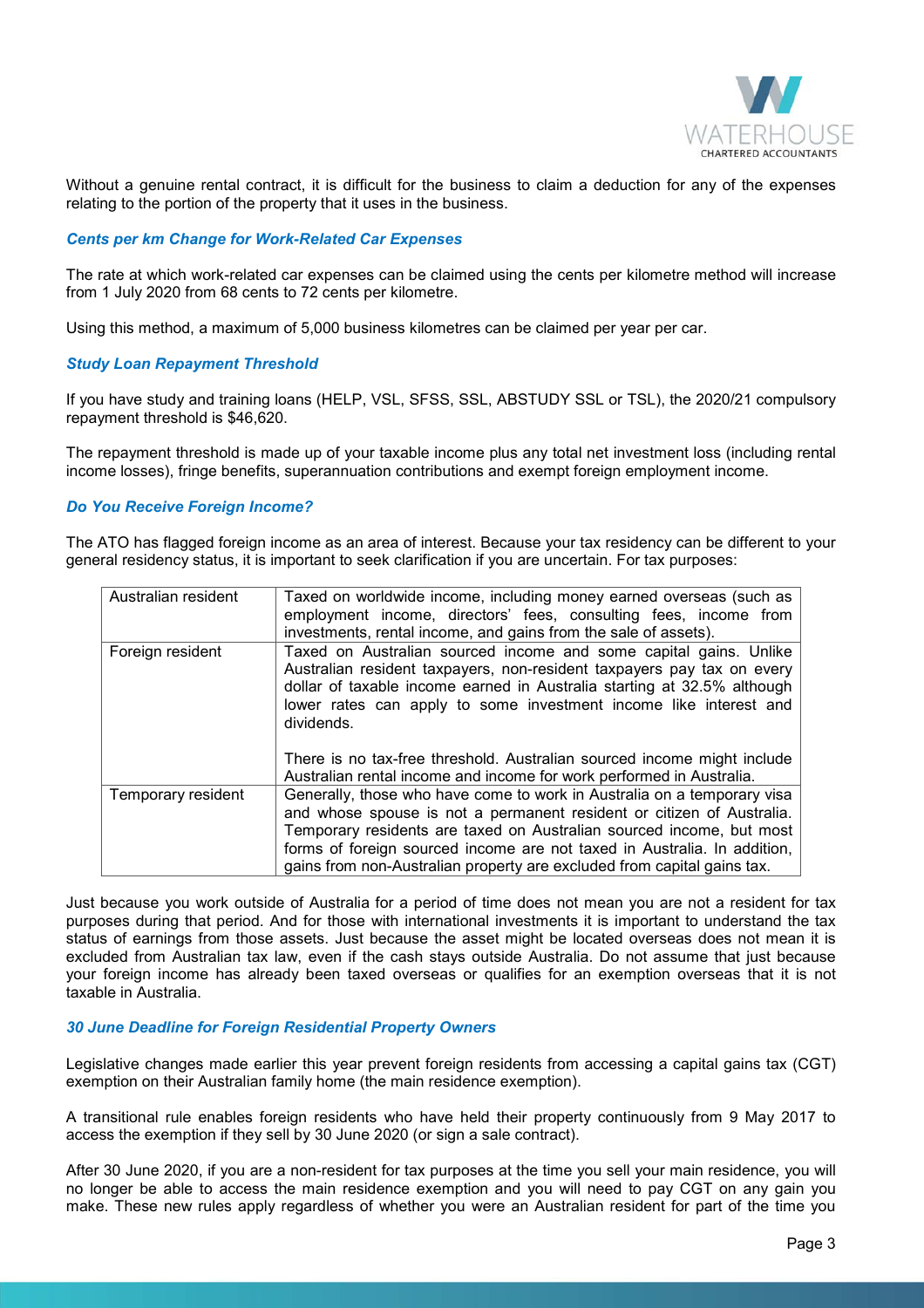

owned the property and no apportionment applies - the exemption simply does or does not apply depending on your residency status for tax purposes at the time the CGT event is triggered. The CGT event is generally triggered when the contract of sale is signed.

However, if you are a resident of Australia at the time of the CGT event, then you may be able to access the main residence exemption even if you have been a non-resident for some or most of the ownership period. For example, an expat who maintains their main residence in Australia could return to Australia, become a resident for tax purposes again, then sell the property and, if applicable, access the main residence exemption (the rules contain provisions that will deny the exemption where someone attempts to avoid the new rules by deliberately structuring their affairs to access the exemption – e.g. transferring the property to a related party).

An exclusion also applies where the individual has been a foreign resident for six years or less and a "life event" occurs such as death or a terminal illness.

## *Rental Properties, Covid-19 and Beyond*

Rental properties are always high on the ATO's agenda, and this year will be no different.

If Covid-19 has impacted commercial or residential premises you own and rent out, from a tax perspective there is very little that has changed:

- If tenants remain in the property or the property remains genuinely available for rent, you can continue to claim expenses as usual, even if the rental rate has been reduced on a temporary basis or tenants have been unable to pay rent for a period of time.
- If you negotiated with your bank to defer mortgage repayments, you can continue to claim interest as the deferred interest is capitalised.
- If you received an insurance payment for rent defaults, or your tenant made a back payment of rent they owe, this income is taxable and will need to be declared in your tax return.

Outside of Covid-19 related issues, the ATO continues to find errors in rental property claims made with up to 90% of tax returns containing an error, particularly for "other: deductions and interest. Common issues include:

- Claiming deductions for properties that are not genuinely available for rent.
- Claiming deductions for an entire property when only part of the property was available for rent.
- Claiming deductions for loan interest expenses when a portion of the loan was used for private purposes.
- Incorrect categorisation of expenditure incurred in order to repair or improve the property.
- Not having records to substantiate income received and deductions claimed. If you are claiming a rental property expense it is important to substantiate the claim. In the event of an ATO audit, if you cannot produce a tax invoice or other evidence for an expense, it is likely the deduction will be denied.
- Incorrectly apportioned claims for interest deductions.

Deliberate cases of over-claiming are treated harshly, with penalties of up to 75% of the claim.

If your rental property is outside of Australia, and you are an Australian resident for tax purposes, you must recognise the rental income you received in your tax return (excluding any tax you have paid overseas) unless you are classified as a temporary resident for tax purposes. You can claim expenses related to the property, although there are some special rules that need to be considered when it comes to interest deductions. For example, if you have borrowed money from an overseas lender you might be subject to withholding tax obligations.

#### *Deductions no Longer Available for Vacant Land*

From 1 July 2019 new rules prevent some taxpayers from claiming a deduction for interest and other holding costs for property that they own. Previously, if you bought vacant land with the intent to build a rental property on it you may have been able to claim tax deductions for expenses incurred in holding the land such as loan interest, council rates and other ongoing holding costs.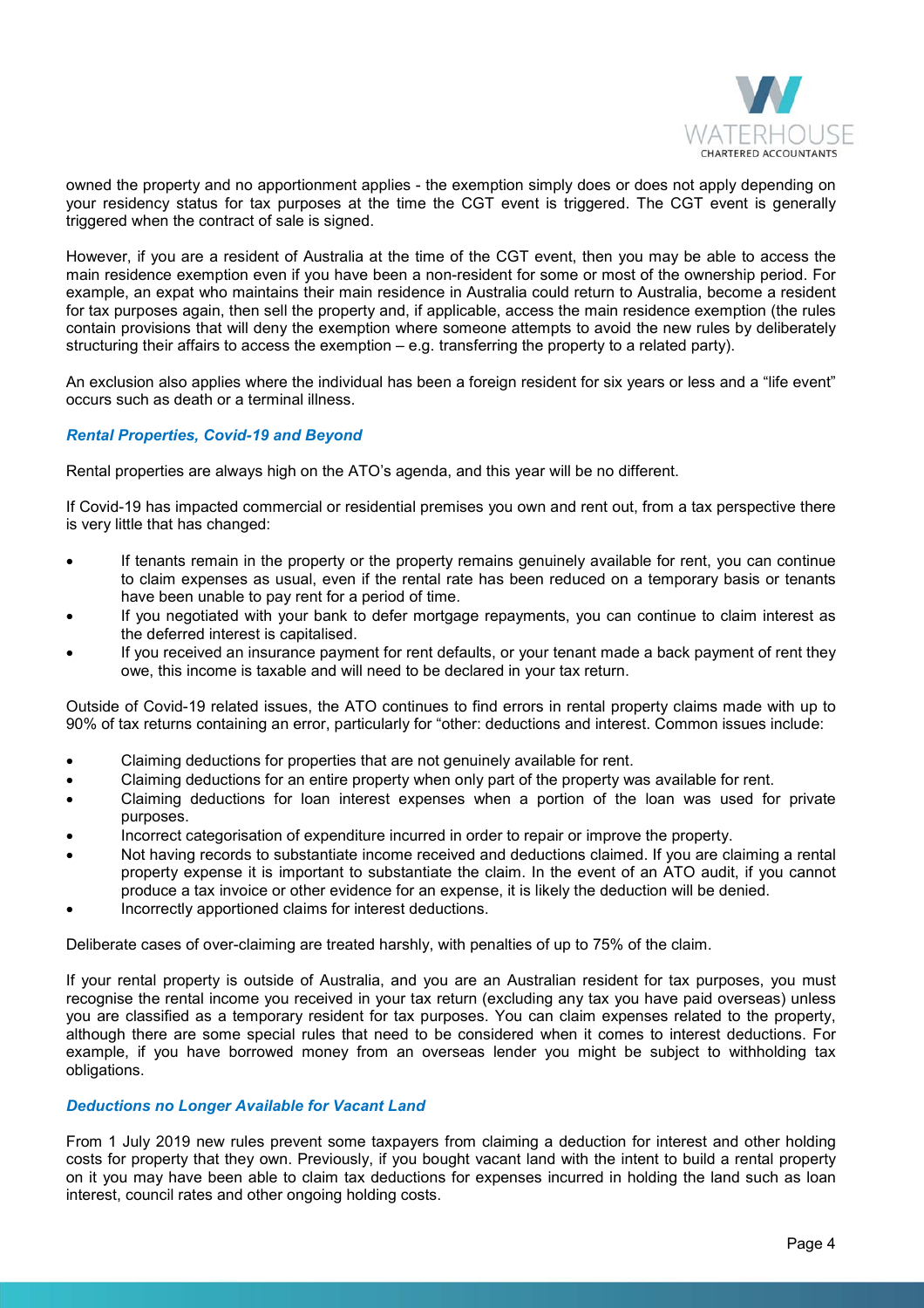

Mum and dad developers (individuals, closely held trusts, SMSFs and unit trusts or partnerships where any interests are held by individuals, discretionary trusts or SMSFs) are the focus of these changes. Since the new laws apply retrospectively to losses or outgoings incurred on or after 1 July 2019 regardless of whether the land was first held prior to this date, and with no grandfathering in place, the amendments not only impact those intending to develop vacant land, but those who have acquired land to develop.

The rules seek to ensure that deductions cannot be claimed during periods where a residential dwelling is being constructed or substantially renovated until the work has been completed, an occupancy certificate is issued and the property is either rented out or genuinely available for rent.

Where holding costs cannot be claimed as a deduction, then they will generally be added to the cost base of the property for CGT purposes. This means that they can potentially reduce a capital gain made when the property is disposed of in the future. However, holding costs cannot be added to the cost base of a property unless it was acquired after 20 August 1991, and these costs cannot increase or create a capital loss on sale of a property.

## **Superannuation**

## *Early Access to Superannuation*

Individuals in financial distress as a result of the coronavirus pandemic are able to self-certify and apply for early release of up to \$10,000 of their superannuation in 2019/20 and again in 2020/21 (up until 24 September 2020).

To be eligible for early release, you should ensure you meet the eligibility criteria:

- You are unemployed; or
- You are eligible for JobSeeker, parenting payment or special benefit or farm household allowance; or
- On or after 1 January 2020 you were made redundant; or
- Your working hours were reduced by 20% or more; or
- For sole traders your income reduced by 20% or more.

The early release of superannuation measure is available to Australian citizens, permanent residents and New Zealand citizens with Australian held superannuation. Eligible temporary visa holders can also apply for a single release of up to \$10,000 before 1 July 2020.

We have had a number of questions from clients asking if they can access \$10,000 of their superannuation in 2019/20 and 2020/21 and then re-contribute the amount before the end of the financial year to claim a tax deduction.

If you have withdrawn more than you need, you can re-contribute this amount under normal contribution rules. However, if you are withdrawing superannuation with the intent to re-contribute the amounts to maximise your tax deductions, we advise against this as it will attract the ATO's attention. If you have accessed your superannuation early and re-contribute some or all of the amount, ensure that you have documentation in place to prove that you met the eligibility criteria for early release and were in financial distress. Harsh penalties apply to those who make false declarations.

#### **Funds cannot be released to members until the SMSF receives a release authority from the ATO enabling the withdrawal to be made.**

In addition, you should ensure that there is documentation in place, such as a minute, noting the Commissioner's determination and the release amount, confirmation of the members eligibility, and confirming that the governing rules of the fund allow for the release on compassionate grounds.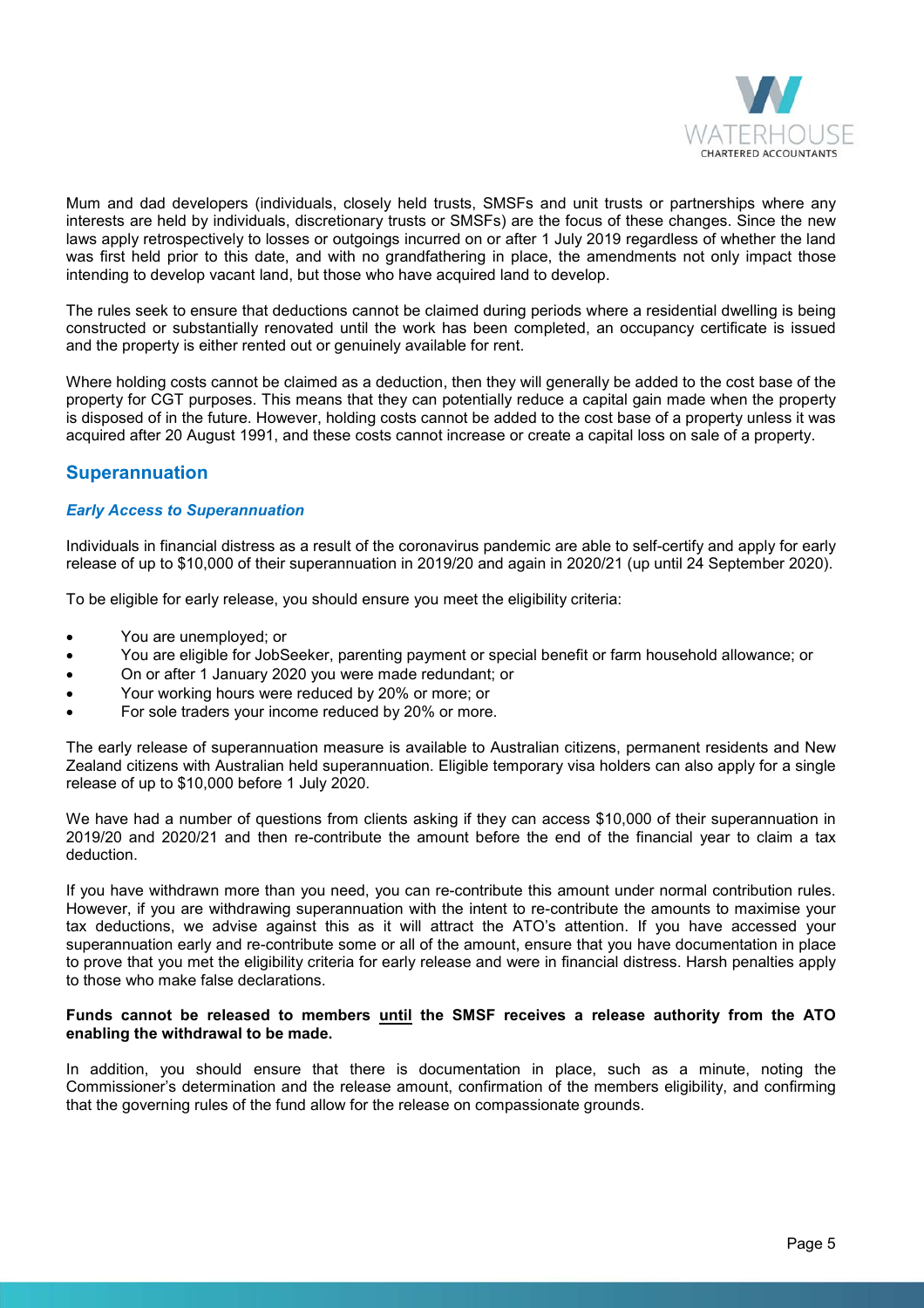

#### *Minimum Pension Amounts for Superannuation Income Streams*

The minimum drawdown requirements for account-based pensions and similar products have been reduced by 50% in 2019/20 and 2020/21. If you have already drawn down more than the required minimum, any deposits into your fund will be treated as a contribution under normal contribution rules.

| Age        | <b>Default Minimum</b><br><b>Drawdown Rates</b> | 2019/20 and 2020/21<br><b>Reduced Rates</b> |
|------------|-------------------------------------------------|---------------------------------------------|
| Under 65   | 4%                                              | 2%                                          |
| 65-74      | 5%                                              | 2.5%                                        |
| 75-79      | 6%                                              | 3%                                          |
| 80-84      | 7%                                              | 3.5%                                        |
| 85-89      | 9%                                              | 4.5%                                        |
| 90-94      | 11%                                             | 5.5%                                        |
| 95 or more | 14%                                             | 7%                                          |

## *Carry Forward Unused Concessional Contributions*

If you have unused concessional contributions, that is, you did not contribute the full \$25,000 in 2018/19 or 2019/20, then you may be able to carry forward these amounts for five years on a rolling basis. The unused amount (in a particular year) can be carried forward if you have a total superannuation balance of less than \$500,000 on 30 June of the previous financial year. The \$500,000 balance will also be relevant in the year you wish to utilise the carried forward unused amount.

The ability to carry forward concessional contributions applies from 1 July 2018, with the 2019/20 financial year the first year an individual can access their unused carry forward concessional amounts.

Concessional contributions include employer contributions (superannuation guarantee and salary sacrifice) and personal contributions that you have claimed a tax deduction for.

For example, if your total concessional contributions in the 2019/20 financial year were \$10,000 and you meet the eligibility criteria, then you can carry forward the unused \$15,000. You may then be able to make a higher deductible personal contribution in a later financial year. If you are selling an asset and likely to make a taxable capital gain, a higher deductible personal contribution might assist in reducing your tax liability in the year of sale.

#### Remember:

- Your total superannuation balance must be below \$500,000 on 30 June of the prior year before you utilise any carried forward amount (within the 5 year term); and
- In some cases, an additional 15% tax can apply (30% total) to concessional contributions made to superannuation where income and concessional contributions exceed the threshold (\$250,000 in 2019/20). Your income could be higher than usual in the year when you sell an asset for a capital gain.

This is an excellent concession to help you top up your superannuation, especially where you are out of the workforce at some stage.

#### *Greater Flexibility for those over 65*

Reforms before Parliament will give greater flexibility to make voluntary superannuation contributions for those aged 65 and over.

For those under 67 years of age, the changes will enable you to:

• Make voluntary superannuation contributions (concessional and non-concessional) without meeting the Work Test. Currently, voluntary contributions can only be made if the individual has worked a minimum of 40 hours over a 30 day period (Work Test).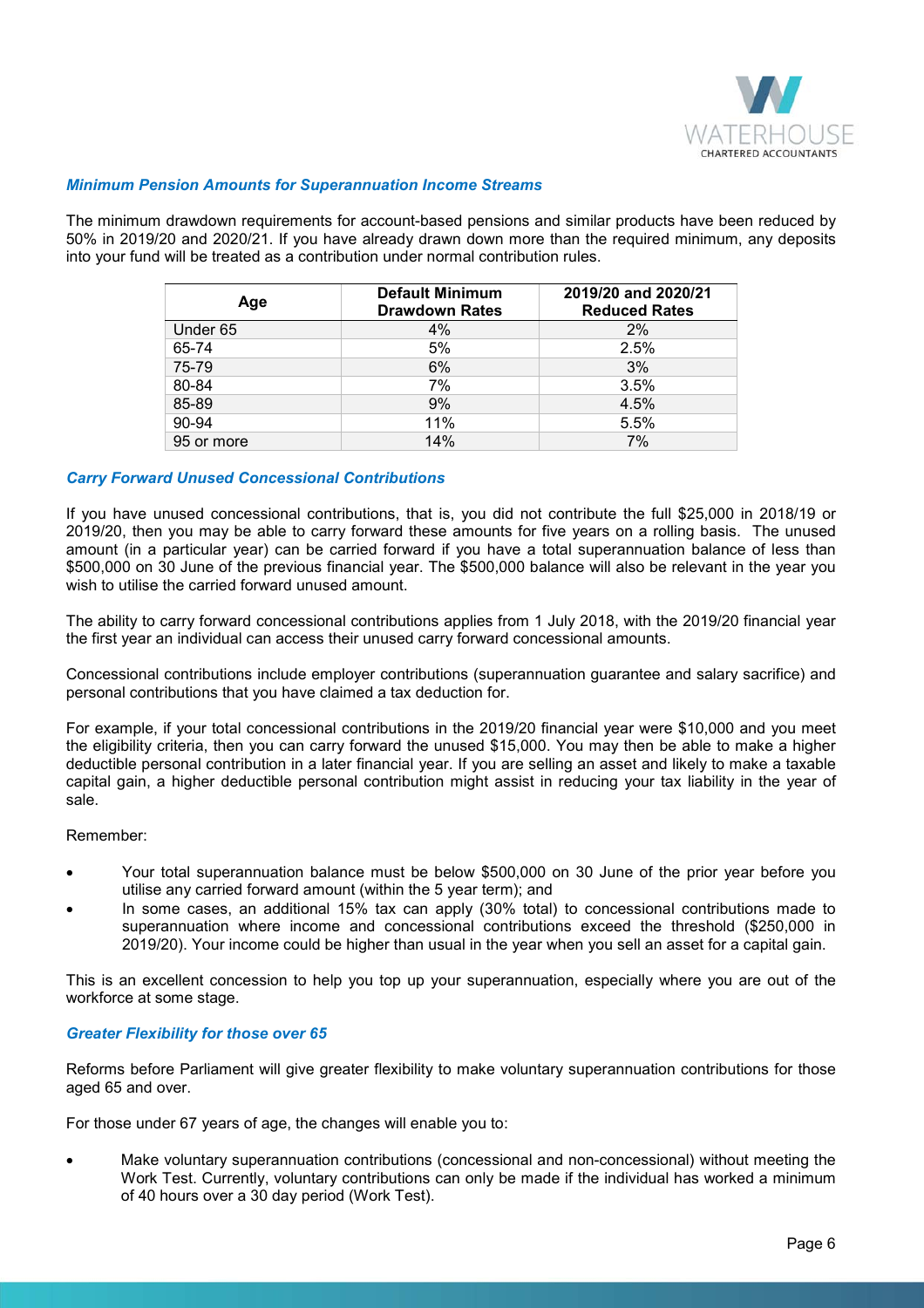

• Use the "bring forward rule" to make up to three years of non-concessional contributions. That is, you can make non-concessional contributions of up to \$300,000 from the 2020/21 financial year.

In addition, the cut-off age that you can make voluntary contributions for your spouse will increase from 70 to 75 years of age.

**These reforms are not yet law and you should not act on them.** We will keep you up to date on the status of this legislation.

# **Financial Housekeeping – Self-Managed Superannuation Funds**

## *Warning on Non-Arm's length Income Expenditure*

From 1 July 2018, the definition of non-arm's length income (NALI) expanded to manage a loophole that allowed superannuation savings to be artificially inflated by non-arm's length expenses that were provided free or at below market rates, e.g. where services were provided to the fund by a company related to a fund member at reduced rates. In this way funds could increase their superannuation savings while circumventing the contribution caps.

Where this situation arises, the rules tax this non-arm's length income at the top marginal tax rate.

The question of whether the non-arm's length income rules apply depends on the capacity in which the trustee undertakes those activities. Essentially, if you or a related entity are providing services to your superannuation fund in a capacity other than as trustee, and you (or the related entity) currently provide that service to the public, an arm's length fee should be charged for this service. Failure to do so could result in non-arm's length income applying to the applicable asset the expense relates to.

There has been a lot of confusion over the new rules, and the ATO has stated that they will not commit compliance resources to this issue until 1 July 2020. This gives trustees a limited opportunity to ensure that any non-arm's length services provided are at market rates. If you are uncertain, please contact us and we can work with you to ensure your fund is not at risk.

#### *Valuing SMSF Assets*

SMSFs are required to value their assets at market value. Depending on the situation, a market valuation may be undertaken by a:

- Registered valuer;
- Professional valuation service provider;
- Member of a recognised professional valuation body; or
- A person without formal valuation qualifications, but who has specific experience or knowledge in a particular area.

For real property, the valuation may be undertaken by anyone as long it is based on objective and supportable data. A valuation undertaken by a property valuation service provider, including online services or a real estate agent is acceptable.

However, where the value of the asset represents a significant proportion of the fund's value or where the nature of the asset indicates that the valuation is likely to be complex, you should consider the use of a qualified independent valuer.

In general, real estate does not necessarily need a formal valuation each year by a licenced valuer unless there is a significant event that occurs during the year which may affect the previous valuation. A significant event could be one that directly involves the property itself, the fund on a general level such as one of the fund's members going into pension mode, or if the asset represents a significant portion of the fund's value.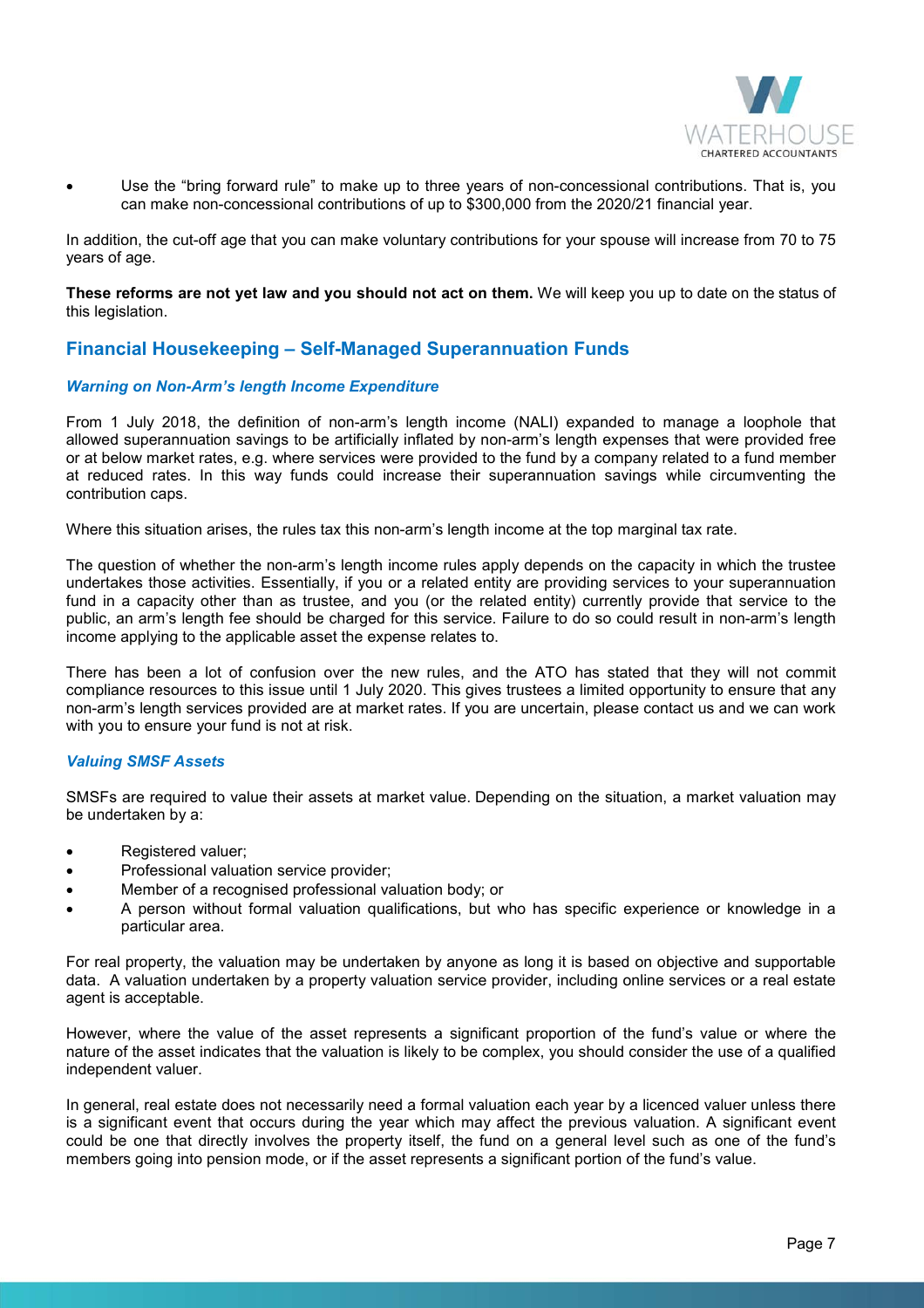

#### *Contributions must be Received by 30 June 2020*

To claim a tax deduction for superannuation contributions (as an employer or as an individual), the payment needs to be received by the fund no later than 30 June 2020. Merely incurring a liability is not enough.

If you are making a personal superannuation contribution that you want to claim as a tax deduction, you need to write to your fund in their approved form and advise them of the amount you intend to claim as a deduction. The superannuation fund then needs to acknowledge your notice of intent and agree to the amount you intend to claim as a deduction. This will normally be in the form of a notice or certificate from the fund to confirm the tax deductibility of the contribution.

## *Review and Rectify any Outstanding Compliance Issues*

If your auditor has highlighted any breaches or issues in previous year fund audits, you should review and rectify these issues by 30 June. The penalty for illegal access to the SMSF's funds without meeting a condition of release is \$12,600 per trustee.

The ATO have a number of powers to address non-compliance:

- Education directions require the trustee/director to complete an ATO approved education course within a specific timeframe. An administrative penalty of \$2,100 applies for non-compliance.
- Rectification directions requiring the SMSF's trustee/director to take specific action to rectify the contravention within a specific timeframe.
- Administrative penalties penalties from \$1,050 to \$12,600 apply to specific breaches. Each individual trustee is liable for the penalty and directors of a corporate trustee are jointly and severally liable. The penalties are payable by the trustee/ director and not refunded by the SMSF.
- Informal arrangements to rectify minor breaches.
- Enforceable undertakings.
- Disqualification of a trustee.
- Allowing the SMSF to wind up.
- Notice of non-compliance.
- Freezing an SMSF's assets.
- Civil and criminal penalties where the fund:
	- Breaches the sole purpose test.
	- Lends to members of the fund.
	- Breaches the borrowing rules.
	- Breaches the in-house asset rules.
	- Enters into prohibited avoidance schemes.
	- Fails to notify the regulator of significant adverse events.
	- Breaches the arm's length rules for an investment.
	- Promotes an illegal early release scheme.

These powers also enable the ATO to look back to any breaches from previous years that were unresolved at 30 June 2020.

#### *Review the Fund's Investment Strategy*

Trustees are required to "regularly review" the fund's investment strategy. We recommend that trustees review the strategy and document the review at least annually or when the circumstances of the fund change.

Where an SMSF has entered into a borrowing arrangement to acquire an asset, trustees should seek advice to structure insurance cover either inside or outside the SMSF to assist in meeting the ongoing obligations of the debt repayments. The fund's ability to meet the ongoing debt repayments can be severely jeopardised where one member of the fund dies, as the fund may have needed to utilise contributions that were being made for that member to meet the repayments. Such a scenario could result in the fund having to sell the property.